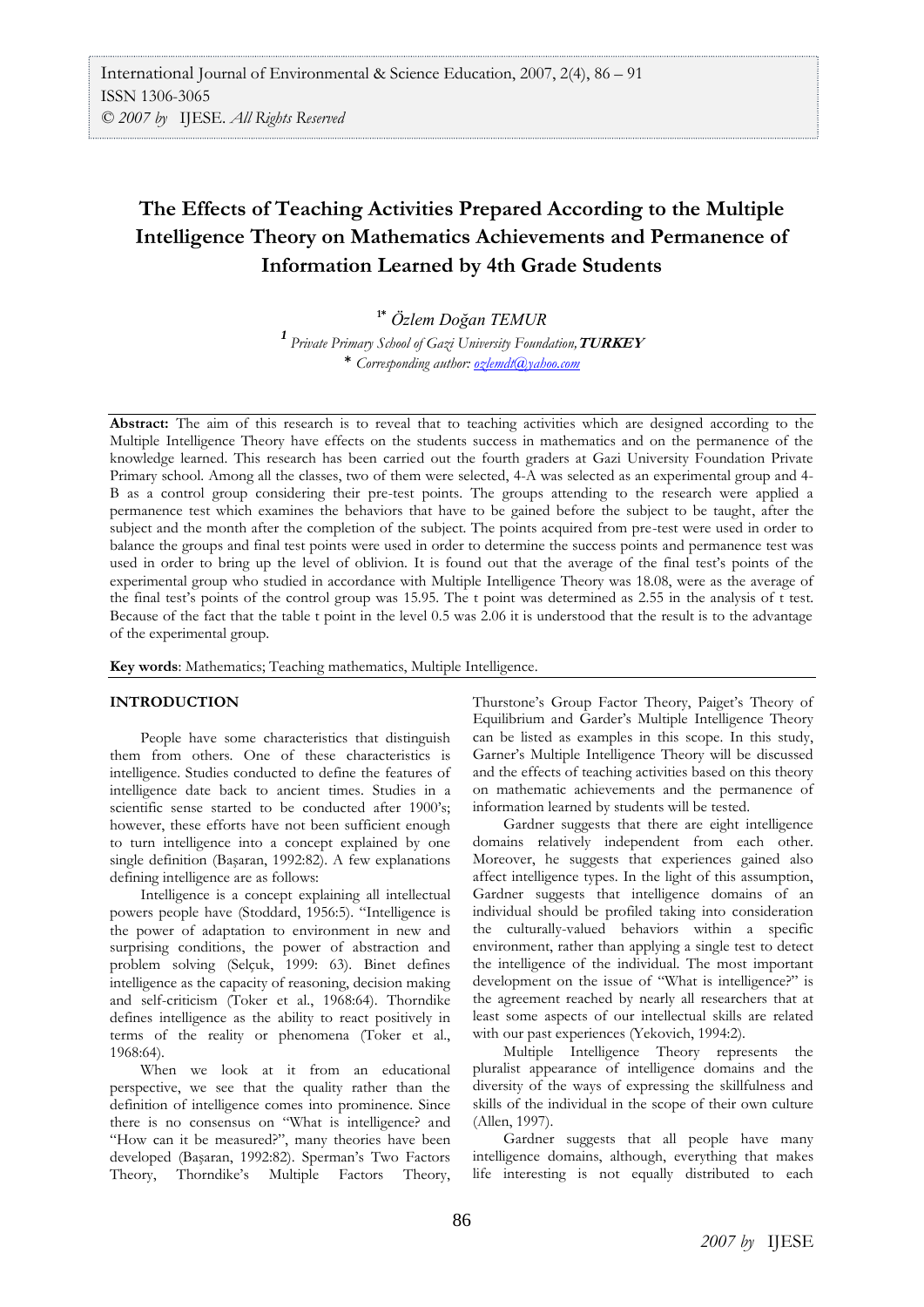intelligence domain and that everyone is not provided with the same intelligence composition. Each classroom in a school is an intelligence garden. While plants look the same from a distance, each grows in a different way and produces a different fruit. A teacher should detect the superiorities of logical-mathematical, musicalrhythmic, visual-spatial, bodily-kinesthetic, naturalist, intrapersonal, interpersonal intelligence domains of their students just as a gardener who distinguishes how healthy and well-developed his plants are. Only in this way, can a teacher help their students to be successful (Sweet, 1998:50). Multiple Intelligence Theory goes beyond being an intelligence theory; rather it is an education philosophy showing how students learn and how teachers should teach (Hoerr, 1997:43). Education programs should be enriched with this approach in mind. Educational conditions can benefit with the implementation of Multiple Intelligence Theory.

#### **Use of Multiple Intelligence Theory in Classroom Settings**

According to the statements quoted by Jenkins (1997), Dr. Deming, who reminds us that all children should be seen to be born "as motivated" rather than believing that students should be "motivated", suggests that trainers do not need to know how to motivate students, rather they should know what decreases students' motivation. When a teacher always uses the method s/he finds the easiest and fails to meet students' needs, the students' motivation is affected negatively. There are many possible methods which can be applied in a classroom setting. What is important is to select methods and techniques which are appropriate for the subject and which enable active participation of the students. Thus, motivation and discipline problems will be eliminated and more permanent learning behaviors will be ensured.

The use of Multiple Intelligence Theory in a classroom setting can solve possible motivation and discipline problems. However, Gardner always suggests that Multiple Intelligence Theory is not an education prescription; that this theory can always be applied in education; that it is the trainers who will detect the areas to which this theory will be applied; and that the teaching activity to be performed according to this theory does not have one specific way. He underlines the need to handle nearly all issues (in the application phase) by using different methods from storytelling to regular discussions and artistic research (Vickers,1995:130-131).

An important result is obtained when looked at from a different perspective. Since all children do not learn with the same method, it will be possible to reach more children using this approach. Gardner calls this attractive approach, figuratively speaking "different windows into the same room". When students observe that a teacher can explain a piece of information using a number of different ways, they understand what it means to be an expert and also discover that they can also explain a specific subject in more than one way (Vickers,1995: 131-132).

Individuals acquire these eight intelligence types at birth. However, each student comes to a classroom as an individual who has developed a different type of intelligence. This means that each student has their own intelligence superiorities and weaknesses. These intelligence domains determine how easily or difficultly a student can learn through a specific teaching method. This is called a "learning style". There can be more than one learning style in a classroom. Therefore, it is not impossible for a teacher to teach every lesson according to each learning style present in the classroom. However, a teacher should show students how to understand a subject which indeed addresses one of their weak intelligence domains by applying their most developed intelligence domain. For instance; a student who has a highly-developed musical intelligence can be asked to learn about a war and what happened during that war by making up a song about it (Brualdi, 1996).

The aim of this study is to observe the effects of the activities developed by taking into consideration the learning styles of students according to Multiple Intelligence Theory on the achievements of students in mathematic lessons. Mathematics has always been a lesson deemed difficult among students. Situations arising from mathematics which make it a concern include: students being asked to tell a mathematical answer while the whole class waits silently for the expected answer; asking a student to do something on the board although the student does not want to do so; awarding correct answers in an exaggerated way and exhibiting disappointment when a wrong answer is given; attaching importance to speed and time limitations during lessons and examinations; deeming an oral answer completely wrong without listening to the correct parts of the answer; shaming a student when s/he is alone or in a group due to a poorly-produced piece of work; giving attention and compliments to only successful and fast students; giving mathematics homework as a punishment; and shaming a student when s/he is alone or in a group labelling her/him as "slow" or "unsuccessful"; etc.

Situations to have been generally defined as problems for years by teachers and parents result from learning differences (Wahl, 1999:48). Studies point out that when learning opportunities are combined in the curriculum through eight intelligence domains, students can be academically more successful, notice their own learning strategies and be more self-confident ( Allen,1997).

When we look at our surroundings, we can see many buildings that could not have been constructed without the use of huge mathematical knowledge. As adults, we generally ignore the communication that can be established between children and the natural mathematic world around them. Today's world is full of activities for solving mathematical problems. We can be quite successful if we are more aware of the channels and situations around us and use this information in teaching our students (Krongh, 1995).

Mathematic education should be given in an orderly, planned and integrated manner to ensure that children establish a connection with the surrounding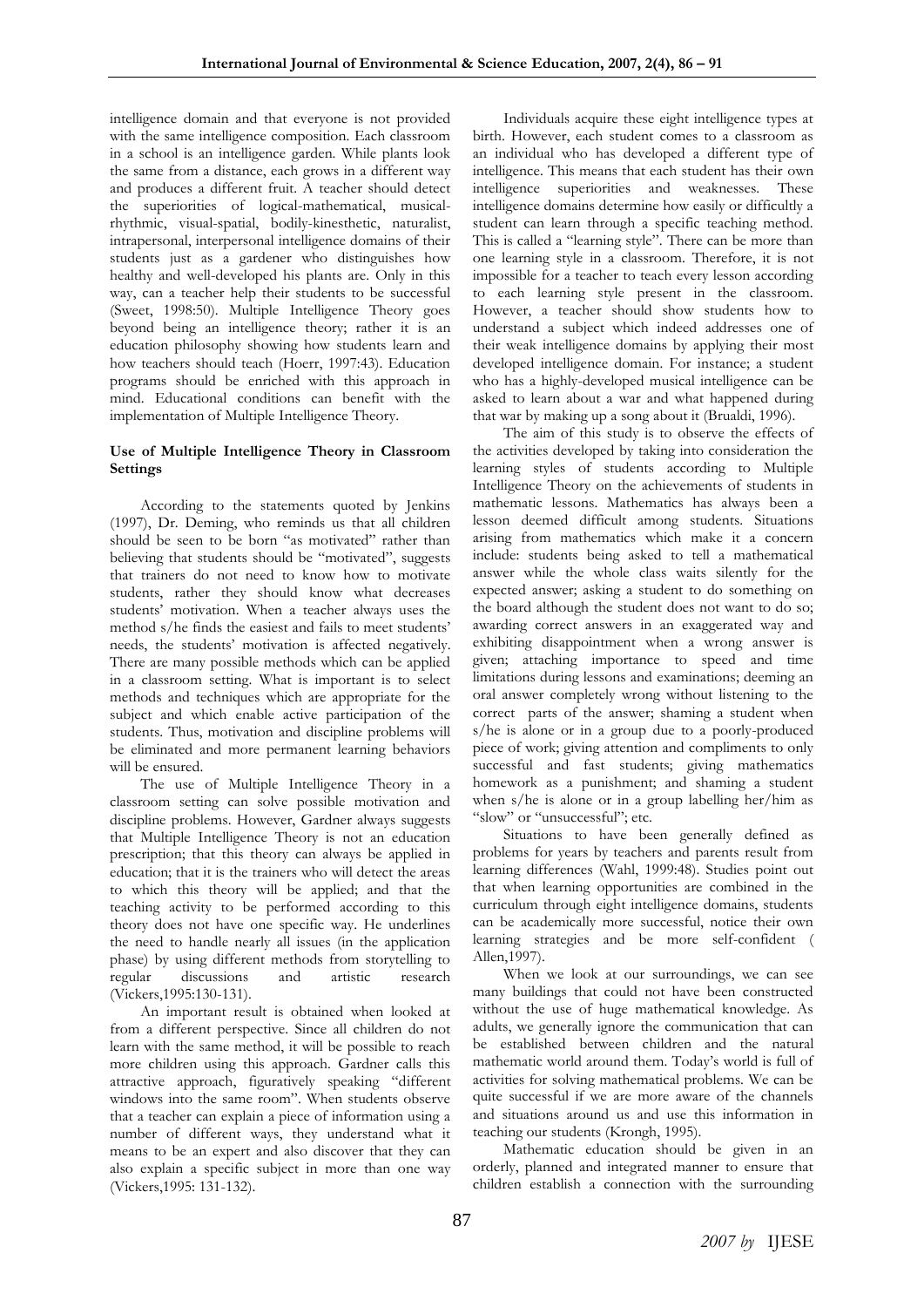mathematical world. Mathematic curriculum should be prepared so as to serve these principles and planned to serve expected behavioral changes.

A curriculum developed according to Multiple Intelligence Theory, on the other hand, will focus not only on the skills used within a school setting but also more importantly, on skills and abilities to be used in daily life. A curriculum to be prepared on the basis of this theory will also include objectives, content, educational status and evaluation parts. However, education status will be filled with activities and toolsmaterials based on the eight intelligence domains. Evaluation will not be composed of a few questions; rather, it will be composed of observation reports kept by the teacher during the year, student projects and many check-lists prepared for the students. Since students will play an active role in the preparation of student files and experience the evaluation process individually, they will develop pride in themselves and will have the opportunity to monitor their own improvement.

Teaching activity conducted via Multiple Intelligence Theory will automatically decrease the concern for mathematics as an activity addressing the well-developed perception channel of the student which will be conducted during the lesson. Turning the teaching process into intrapersonal intelligence and informing each student on her/his past concerns and fears (regardless of the well-developed intelligence domains of the student), will decrease the concern for mathematics. A student can get rid of her/his concerns with the help of a simple and sympathetic speech (Wahl, 1998: 48).

### **Multiple Intelligence Theory and Evaluation**

In the scope of the classical education system we use, monitoring and achievement tests are deemed enough for learning evaluation. The evaluation process is completed by applying written examinations and multiple choice tests. Such kinds of evaluation methods aim at measuring verbal-linguistic and mathematicallogical intelligence.

Some researchers suggest that the limits of a child's abilities can never be defined clearly; thus, test results should not be fully trusted. They think tests can reveal only a small part of the whole (Güven, 1997: 71).

With the introduction of Multiple Intelligence Theory, there is a shift from the well-known evaluation and assessment made at the end of each chapter to a learning which is much more comprehensive. In other words, teachers will have the opportunity to observe and asses their students throughout the learning-teaching process.

According to Gardner and Hatch, performancebased tools should be improved so as to measure all intelligence domains successfully. For instance, a test aimed at measuring a concept including the kinesthetic ability of an individual should not be a kind of written test. On the contrary, it should be a physical activity (Allen,1997).

Another way of making an evaluation based on Multiple Intelligence Theory is to observe children. Since students with highly-developed linguistic intelligence can be observed while speaking, students with highly-developed visual-spatial intelligence can be observed drawing or dreaming; students with highlydeveloped interpersonal intelligence while in discussion with other students; and students with highly-developed bodily intelligence can be observed while running. Another method is to observe students in their free time. By way of these observations, it will be possible to learn how students master skills more effectively. In addition to such kinds of observations, a marking list including the characteristics of each intelligence domain can be prepared. Information and documents can be collected by recording students' work, by taking photos of student drawings and by recording students' voices when singing. By looking at school reports and by examining different grades students' achieve in lessons, we can predict student types (Armstrong, 1994b: 128,129).

Education activities conducted on the basis of Multiple Intelligence Theory has a project-oriented approach. Guidance must be given to a student to ensure that s/he produces an outcome about the issue that will be taught. Students should be set free in deciding their own subject within the scope of class projects. Project activities teach an individual the ability to control one's learning. For this reason, before participating in a classroom activity, students should know that they have to do the following;

• Set their objectives

 Present their objectives in the form of questions

 Write down at least three sources to be applied for information

 Define the steps to be taken to achieve the objectives

Prepare a study program (Campbell,1997:17) .

A record book can be kept for the assessment to be made on the basis of Multiple Intelligence Theory. By recording each chapter of this book, one can understand the course of the lesson and whether or not the teacher has ignored any intelligence domain. The number of students using each intelligence domain should be recorded in this book and some small observations can be entered in the "comments" section (Emig, 1997:48)

The effectiveness of sole standard tests will decrease and a more reliable and effective assessment system will start to be implemented with the introduction of Multiple Intelligence Theory.

Accordingly, Multiple Intelligence Theory is an important factor for effective a high-quality teachinglearning process and the success to be achieved from this (Mayer: 1997). The subject of this study is the effects of the activities prepared according to Multiple Intelligence Theory on the mathematic achievements of 4th grade students.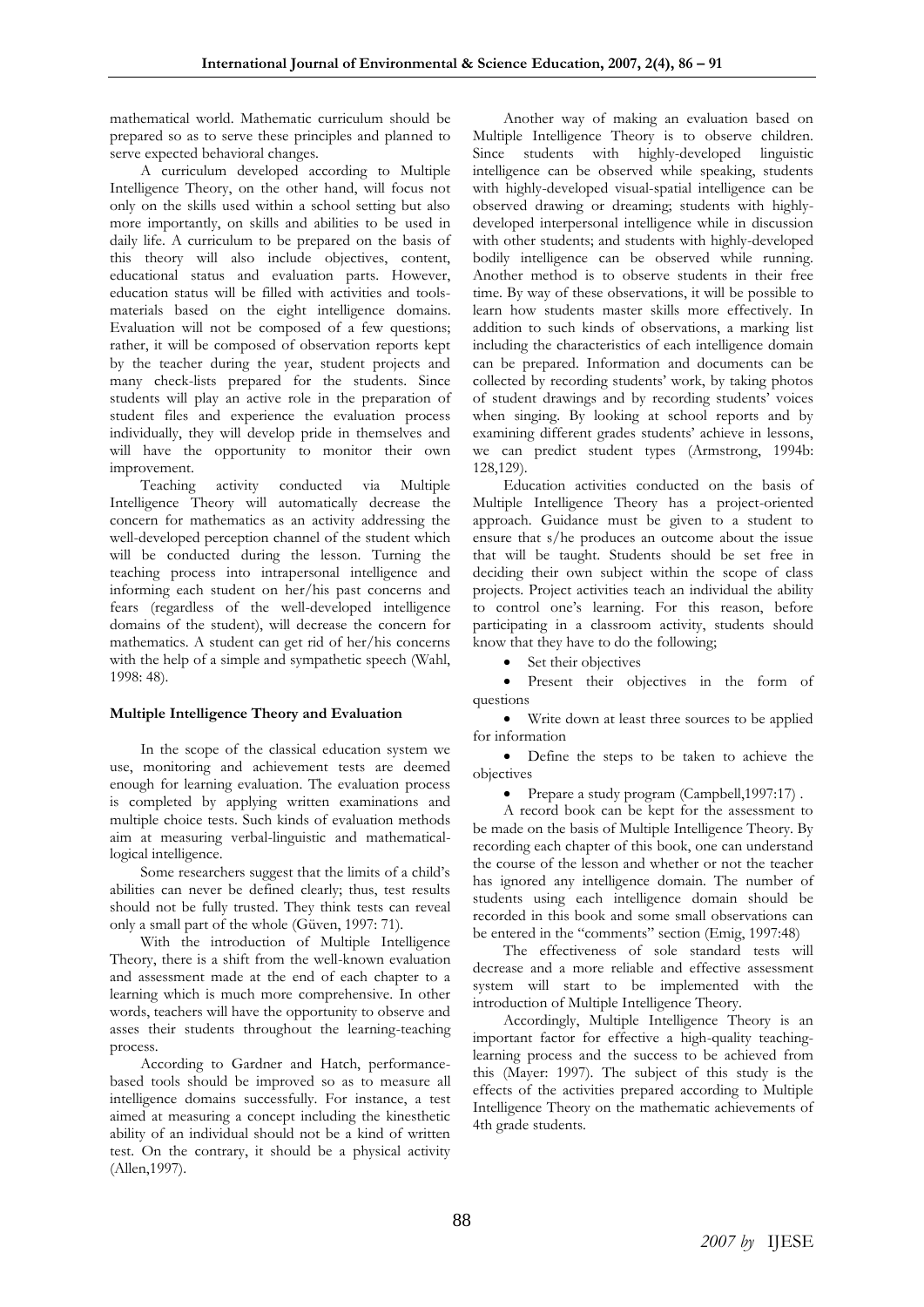#### **Purpose**

The purpose of this study is to detect the effects of the training activities developed according to Multiple Intelligence Theory on student achievement and permanency.

Answers will be sought for the following questions for this purpose:

1.Are there any differences between the final test scores of the experimental group subjected to teaching activities prepared according to Multiple Intelligence Theory and the control group subjected to a traditional method?

2.Are there any differences between the achievement scores of the experimental group subjected to teaching activities prepared according to Multiple Intelligence Theory and the control group subjected to a traditional method?

3.Are there any meaningful differences between the final test and permanency test scores of the experimental group subjected to teaching activities prepared according to Multiple Intelligence Theory?

4.Are there any differences between the final test and permanency test scores of the control group subjected to training activities prepared according to a traditional method?

5.Are there any meaningful differences between the permanency test scores of the experimental group subjected to teaching activities prepared according to Multiple Intelligence Theory and the control group subjected to a traditional method?

#### **Scope and Limitations**:

1- The research is limited to two 4th grade classrooms in Private Primary School of Gazi University Foundation.

2- It is also limited with eleven comprehension behaviors related with the aim of comprehending "Time measurement units" under the "Times" Chapter included in the 4th grade Mathematic curriculum.

3- The universal study scope is composed of 4th grade students attending at Private Primary School of Gazi University Foundation.

#### **RESEARCH DESIGN**

An experimental pattern has been used in the study as the research design. For this purpose, pre-post test design with a control group has been applied.

Data Analysis

T-test has been applied in data analysis to reveal any differences between the group averages. Statistical calculations have been made using SPSS. The meaningfulness of the data obtained has been evaluated at the level of .05.

#### **FINDINGS AND COMMENTS**

**Sub-problem 1** - Are there any differences between the final test scores of the experimental group and control group?

The average of the final test scores of experimental group has been calculated as 18.08 and the average of the control group as 15.95. A t-test has been applied to see if there is a meaningful difference between the

| Table 1. Experimental group and control group |
|-----------------------------------------------|
| on the basis of final test scores             |

| Groups           |    | x          |      |         | Table |
|------------------|----|------------|------|---------|-------|
| Experimental     | 24 | $18.08$ 2. |      |         |       |
| Group            |    |            | 56   | $2.55*$ | 2.06  |
| Control Group    | 24 | 15.95      | 3.15 |         |       |
| $*$ at 0.5 level |    |            |      |         |       |

| Table 2. Experimental Group and Control  |  |
|------------------------------------------|--|
| Group On The Basis Of Achievement Scores |  |

| Groups                         |      |                       | Table t |
|--------------------------------|------|-----------------------|---------|
| Experimental Group   24   3.20 |      |                       |         |
| Control Group                  | 1.91 | $1.83$ $2.34*$ $2.06$ |         |
| $*$ at 0.5 level               |      |                       |         |

**Table 3**.Experimental Group and Control Group On The Basis Of Permanency Test Scores

| Groups        |    |                   |         | Table |
|---------------|----|-------------------|---------|-------|
|               |    |                   |         |       |
| Experimental  | 24 | 18.04 2.38        |         |       |
| Group         |    |                   | $7.46*$ | 2.06  |
| Control Group |    | 24   14.01   2.91 |         |       |
| * at.05 level |    |                   |         |       |

| Table 4. Experimental Group On The Basis Of |  |
|---------------------------------------------|--|
| Final Test and Permanency Test Scores       |  |

| Experimental<br>Group |    |       |      | Table t |
|-----------------------|----|-------|------|---------|
| Final Test            | 24 | 18.08 | 2.56 |         |
| Permanency            |    | 18.04 | 2.38 | 2.06    |
|                       |    |       |      |         |

 *\* at.05 level*

**Table 5.** Control Group On The Basis Of Final Test and Permanency Test Scores

| $Control$ Group $\lfloor N \rfloor$ |  |              |  |                               | Table t |  |  |
|-------------------------------------|--|--------------|--|-------------------------------|---------|--|--|
| Final Test                          |  | $15.95$ 3.15 |  |                               |         |  |  |
| Permanency                          |  |              |  | $14.01$   2.91   3.18*   2.06 |         |  |  |
| $*at.05$ level                      |  |              |  |                               |         |  |  |

averages of the two groups. The t value has been calculated as 2.55. The t value corresponding to .05 level in t table is 2. 06. Since the calculated t value is higher than the t value in the Table (Table 1)  $(2.55 > 2.06)$ , a meaningful difference has been recorded between the final test scores of the groups. In other words, there is a meaningful difference in favor of the experimental group. It can be concluded that this result proves that the activities planned and implemented according to Multiple Intelligence Theory are more effective than a traditional method.

**Sub-problem 2** - Are there any differences between the achievement scores of the experimental group and control group?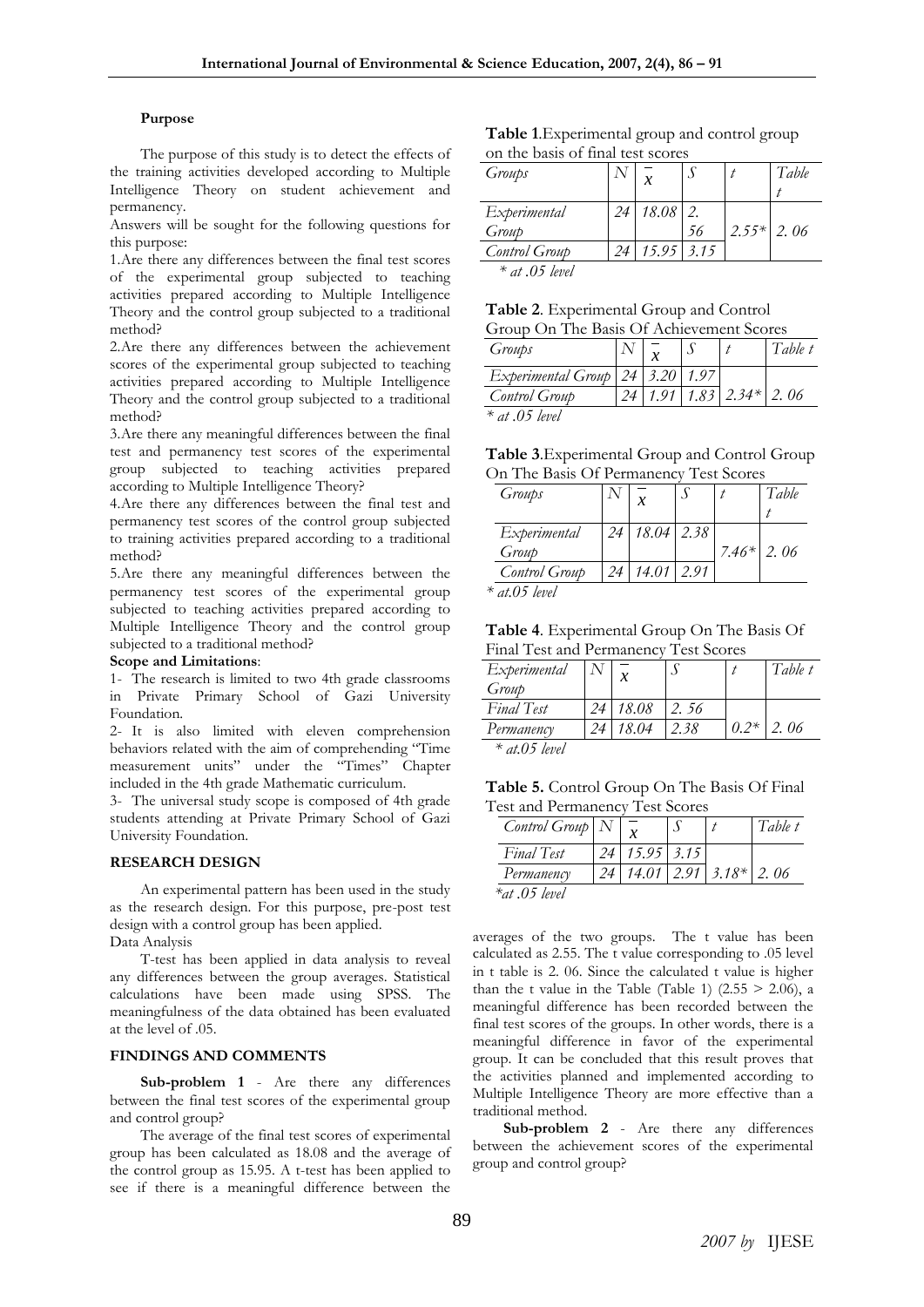The average achievement scores of the experimental group have been calculated as 3.20 and the average of the control group as 1.91. A t-test has been applied to see if there is a meaningful difference between the averages of the two groups. The t value has been calculated as 2.34. The t value corresponding to .05 level in t table is 2. 06. Since the calculated t value is higher than the t value in the Table (Table 2) (2.34 >2.06), a meaningful difference has been recorded in the achievement scores of the groups. In other words, there is a meaningful difference in favor of the experimental group.

**Sub-problem 3**: Are there any meaningful differences between the permanency test scores of the experimental group and control group?

The average of the permanence scores of the experimental group has been calculated as 18.04 and the average of the control group as 14.01. A t-test has been applied to see if there is a meaningful difference between the averages of the two groups. The t value has been calculated as 7.46. The t value corresponding to .05 level in t table is 2. 06. Since the calculated t value is higher than the t value in the Table (Table 3)  $(7.46 >$ 2.06), a meaningful difference has been recorded in the permanency scores of the groups. In other words, there is a meaningful difference in favor of the experimental group. It can be concluded that these results prove that the information learned using Multiple Intelligence Theory is more permanent than the information learned through a traditional method.

**Sub-problem 4**: Are there any meaningful differences between the final test and permanency test scores of the experimental group?

The average of the final test scores of the experimental group has been calculated as 18.08 and the average of permanency test scores as 18.04. A t-test has been applied to see if there is a meaningful difference between the averages. The t value has been calculated as 0.2. The t value corresponding to .05 level in t table is 2.06. Since the calculated t value is lower than the t value in the Table (Table 4)  $(0.2 \le 2.06)$ , a meaningful difference has not been recorded between the final test scores and permanency scores of the experimental group. From these results it is concluded that the information gained from Multiple Intelligence Theory is not forgotten in a short time and is quite permanent.

**Sub-problem 5**: Are there any differences between the final test and permanency test scores of the control group?

The average of the final test scores of the control group has been calculated as 15.95 and the average of the permanency test scores as 14.01. A t-test has been applied to see if there is a meaningful difference between the averages. The t value has been calculated as 3.18. The t value corresponding to .05 level in t table is 2.06. Since the calculated t value is higher than the t value in the Table (Table 5) (3.18  $> 2.06$ ), a meaningful difference has been recorded between the final test scores and permanency scores of the control group. From the results it concluded that the information learned through a traditional method is less permanent.

#### **CONCLUSION**

According to the data obtained in the study, teaching of "time measurement" behaviors to students by taking Multiple Intelligence Theory as a basis has had positive effects on the mathematic achievement of primary school 4th grade students. In the education given on the basis of traditional methods, on the other hand, no meaningful change has been recorded in terms of students' mathematical achievements.

A meaningful difference has been detected between student achievement scores, in favor of the experimental group. In other words, activities performed in the framework of Multiple Intelligence Theory have positively affected the achievement scores of the students in the experimental group.

On the basis of Multiple Intelligence Theory it has been observed during the teaching activities performed that students actively participate in lessons; their interest level rise with the rich activities performed; and they are more aware of their abilities. During the project activity made in relation with the subject, students have participated in the activities willingly; they have participated in any of the activities they have preferred among all activities (each of which has been developed for each intelligence domain); and have produced creative outputs. At the end of this lesson, students stated that they could not really understand when the lesson started and ended and that they comprehended the lesson well, thanks to the tools and materials used.

According to the data obtained, a meaningful difference has been detected between the averages of student permanence test scores, in favor of the experimental group. In other words, it can be stated that the activities performed on the basis of Multiple Intelligence Theory have positively affected the permanence test scores of experimental group students.

At the end of this study, it has been observed that students are quite willing to participate in the study, they can do some activities independently and their leadership skills have improved. The observations made at the end of the semester by teachers have shown that students can easily remember the issues they had learned at the beginning of the semester.

#### **REFERENCES**

- Allen, D. (1997). The Effectiveness of Multiple Intelligence Approach In A Gifted Social Studies Classroom: Georgia College& State University
- Armstrong, Thomas (1994) Multiple Intelligences In The Classroom. ASCD. Virginia
- Başaran, İ. E. (1992). Eğitim Psikolojisi (Education Psychology). Ankara: Kadıoğlu Matbaası
- Brualdi, A. C. (1996) Multiple Intelligences: Gardners Theory http://www.ed.gov/databases/ERIC DİGEST/ed. 410226.html.
- Bruetsh, A. (1995). Multiple Intelligences Lesson Plan Book. J.D
- Campbell, L. (1997). How Teachers Interpret MI Theory. Educational Leadership. (55), 14-19.